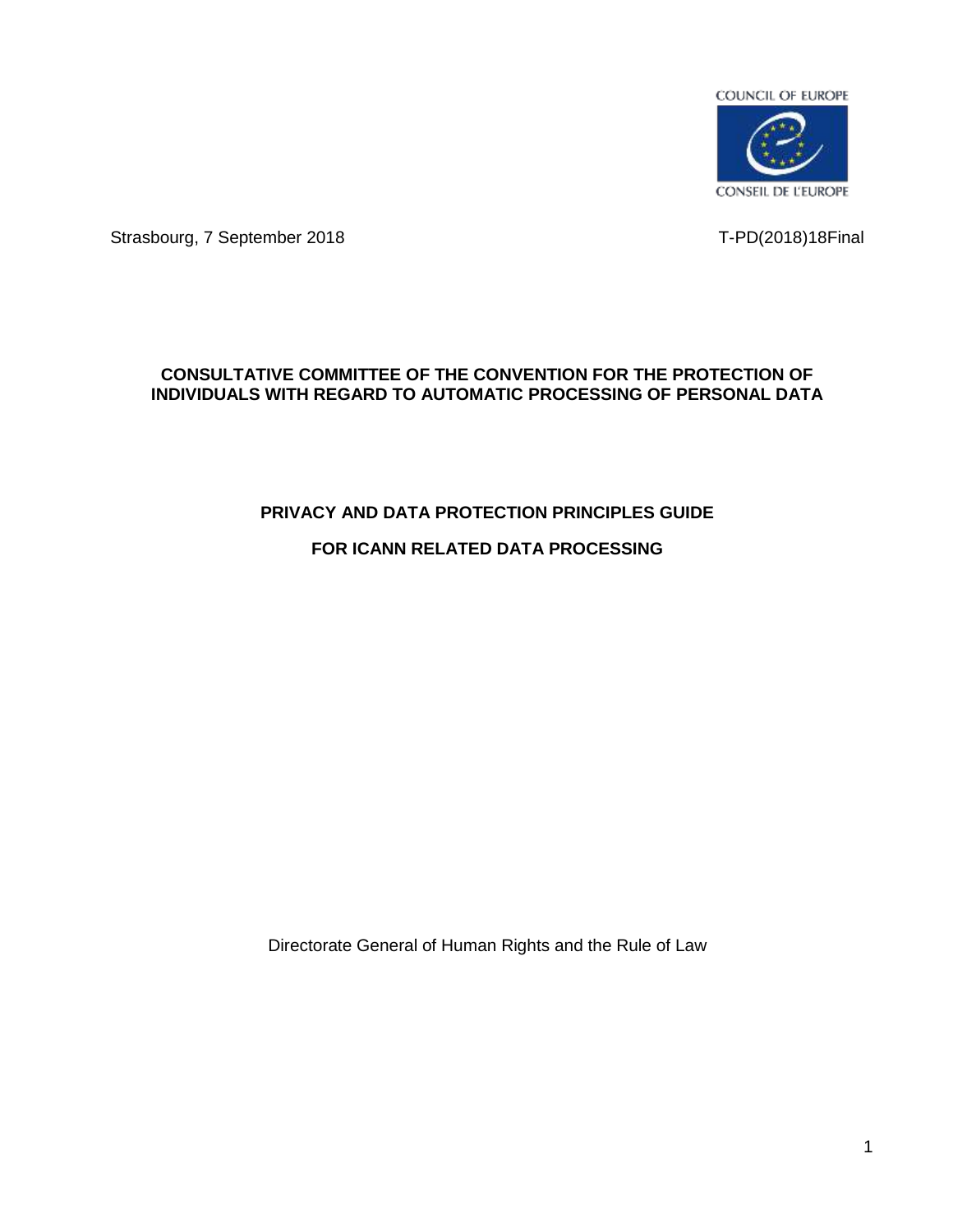The present guide is intended<sup>1</sup> to support the integration of, and the compliance with, internationally recognised privacy and data protection principles.

#### 1. Definitions (see Annex)

As a starting point, it is of the utmost importance that the main concepts and definitions regarding privacy and data protection are commonly understood. Although there can be slight differences in some jurisdictions, personal data is any information relating to an identified or identifiable individual. It is to be noted that in most of the jurisdictions, data of legal persons are not considered as personal data, except if they enable the identification of a natural person. In an ICANN context, even thin WHOIS data, IP addresses (including dynamic ones), metadata, etc. are to be considered personal data as the identification of an individual by using such data or by combining them with other publicly, easily accessible data is possible.

As for data processing, it should be noted that every action which is carried out on personal data, even if it is part of a complex technical operation, or where it consists of the maintenance of a public registry, or the escrowing of such data is considered to be a processing.

In order to define who the data controller is in the highly complex network of operations of ICANN, one should focus on the level or localisation in the system of the decision making power regarding the data processing. When it comes to the specific actions performed to the data (during regular operations) the one making key decisions as to the processing of data (for instance determining the reasons justifying the processing, its purposes and the means used for it, having control over the processing methods, the choice of data to be processed and who is allowed to access it) is qualified as the data controller. Looking at this decision-making power more closely, it can be demonstrated in some cases that not only one but two or more organisations have decisive powers, as joint-controllers. As such, they have common and shared responsibilities towards the data processing.

#### 2. Purpose specification

According to the purpose specification principle personal data shall only be processed for explicit, specified and legitimate purposes and shall not be processed in a way incompatible with those purposes. It is to be noted that various tools are at the disposal of the data controllers in order to comply with this principle.

In order to contribute to a high degree of accountability, data controllers are encouraged to define, before any data processing is carried out, a clear purpose statement. One needs to ask why is the organisation processing personal data? In an ICANN context this would entail at least two purpose statements related to registrants' data: one related to the ICANN policy for which the data is processed and one for the contracted party who will enter into a contract with the data subject, the registrant. The purpose statement has to be developed by the data controller, in case of joint-controllers, there has to be an arrangement between the two or multiple controllers regarding who is processing data for which purposes and to what extent.

A purpose statement can contain all the legitimate reasons for which an organisation would process personal data. Some precaution is necessary when listing those purposes as a data controller is (and could be held) accountable for all the data processing it performs according to this purpose statement. On the other hand, if data are being processed for purposes which are not stated in the purpose statement, in most of the cases it will mean that the processing is out of purpose, and thus unlawful. A purpose statement can be modified or adjusted over time, but as a general principle it should be in line with the organisation's mission, powers, mandate and business plan. It should not be very lengthy but it should always contain in a relatively detailed way all the legitimate purposes the organisation wishes to process the data for, including all possible use(s) and reuse(s) after collection.

<sup>1</sup> in accordance with Paragraph 9 of the [Declaration of the Committee of Ministers of the Council of Europe on ICANN,](https://wcd.coe.int/ViewDoc.jsp?p&Ref=Decl(03.06.2015)2&Language=lanEnglish&Ver=original&Site=COE&BackColorInternet=DBDCF2&BackColorIntranet=FDC864&BackColorLogged=FDC864&direct=true) [human rights and the rule of law](https://wcd.coe.int/ViewDoc.jsp?p&Ref=Decl(03.06.2015)2&Language=lanEnglish&Ver=original&Site=COE&BackColorInternet=DBDCF2&BackColorIntranet=FDC864&BackColorLogged=FDC864&direct=true) (3 June 2015).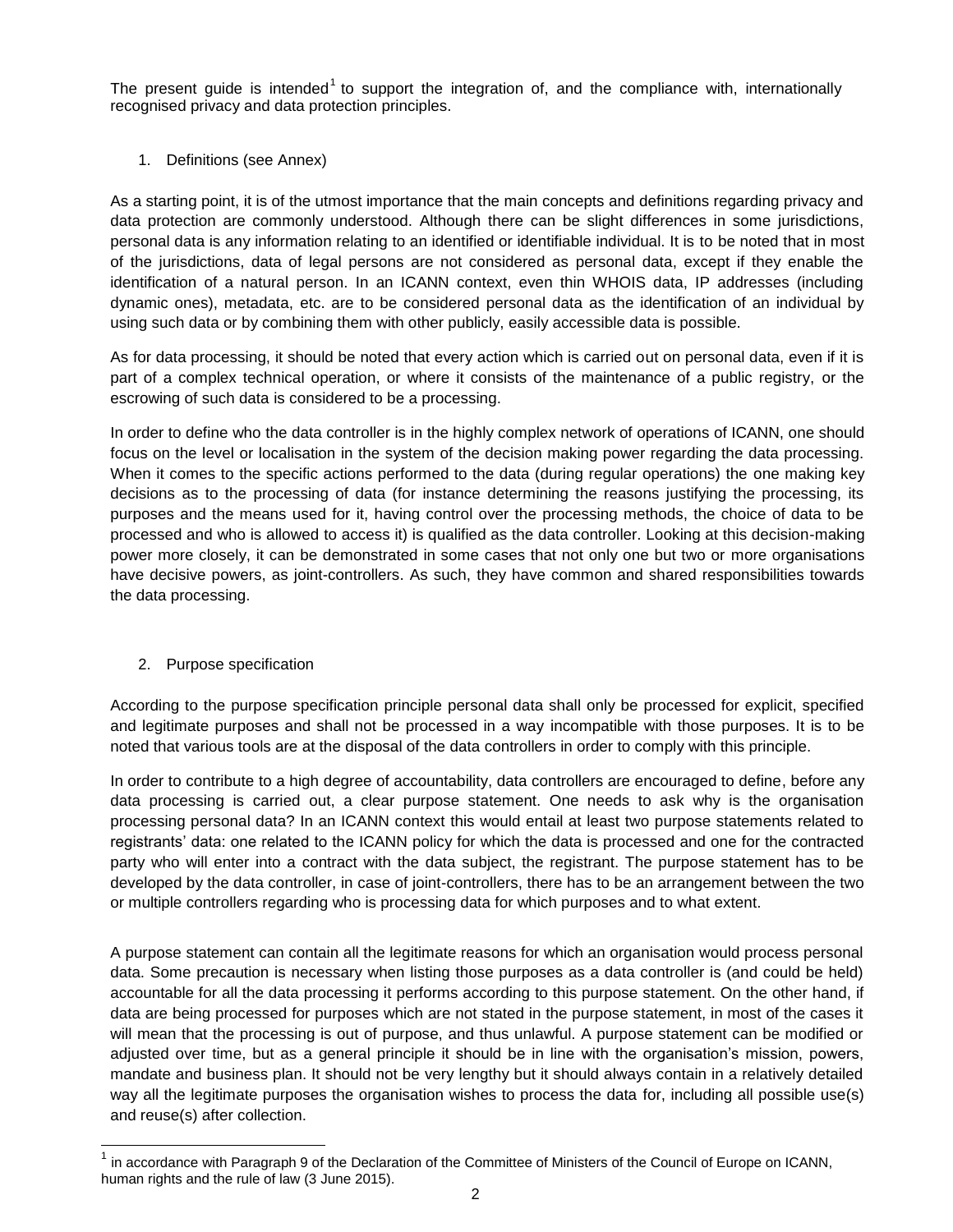In conclusion, one organisation is to define its own purpose statement and should not process personal data which do not fall into these purposes (even if data is known or likely to be useful for other organisations).

#### 3. Processing of personal data

After the purpose statement has been defined, it is advisable to map all the data processing activities the organisation will undertake during its operations, indicating the legal basis for each operation, as well as all possible personal data which will be needed for those operations. When finalising the mapping, a final adjustment of the three elements (data processing – legal basis – personal data) according to the predefined purpose statement needs to be done in order to only keep the data which are relevant and proportionate.

For example, if the purpose of the data processing is the maintenance of the domain name system, which involves a complex set of operations, it is extremely important that the controller predefines which personal data it will process at which stage of its operations, on which ground and for what reason. Like this, it will be easier to assess why it would need to process for example the physical address of a registrant and for which of its operations it would use this specific data and what is the rationale behind it.

One should note that in every international and national legislation in the field, exceptions are foreseen where the rights to privacy and data protection can be limited. These exceptions are usually related to cases where personal data are processed for national security, defence, public safety and/or law enforcement purposes or when such a limitation is necessary for the protection of the data subject or the rights and fundamental freedoms of others, notably freedom of expression. It is to be noted nevertheless that it does not mean that personal data can be processed for these purposes without limitation or that those purposes can be "freely" added to the purpose statement, but it rather means that if the law provides for such exceptions in certain specific cases, the data controller can apply different rules to the processing of those data for those purposes. It is to be stressed that competent public authorities such as law enforcement authorities may have access to personal data held in public or private registries under lawful procedures and in accordance with applicable national and international law where this is in the public interest (e.g. maintenance of public order or the prevention, investigation and prosecution of criminal offences and the execution of criminal penalties).

On data processing: as a general rule all data processing has to comply with the necessity, proportionality and purpose limitation principles. This implies the pre-existence of clear and legitimate purposes and that the processing should be necessary and proportionate to these legitimate purposes. The data processing should furthermore be carried out lawfully, fairly and in a transparent manner. The further use of data is considered to be a new data processing activity; therefore the same measures and conditions are applicable for this type of processing as well. Data controllers shall take appropriate security measures against risks such as accidental or unauthorised access to, destruction, loss, use, modification or disclosure of personal data. The controller shall record data breaches which may seriously interfere with the rights and fundamental freedoms of registrants or other data subjects and notify the competent national body (for instance, the supervisory authority entrusted with the enforcement of the data protection law in that jurisdiction) and possibly to the data subjects themselves where the breach is likely to result in a significant risk for them.

On the legal basis: it should be noted that processing on the basis of free, specific, informed and unambiguous consent is only one possible legal basis allowing a controller to process personal data. It seems that in an ICANN environment, processing data based on consent can be challenging as consent is presumed not to be freely given if it does not allow separate consent to be given to different personal data processing operations. Therefore it would be worth exploring other legal basis for the processing of personal data more suitable for the ICANN context.

that the modernised Convention for the protectiog of individuals with regard to automatic processing of On personal data: personal data processed shall be accurate and up-to-date to ensure the highest data quality possible and shall be stored in a secure manner only for as long as is necessary for the legitimate purpose pursued. The data should furthermore be adequate, relevant and non-excessive in relation to the purposes of the processing. If special categories of data ("sensitive data") are processed it should be noted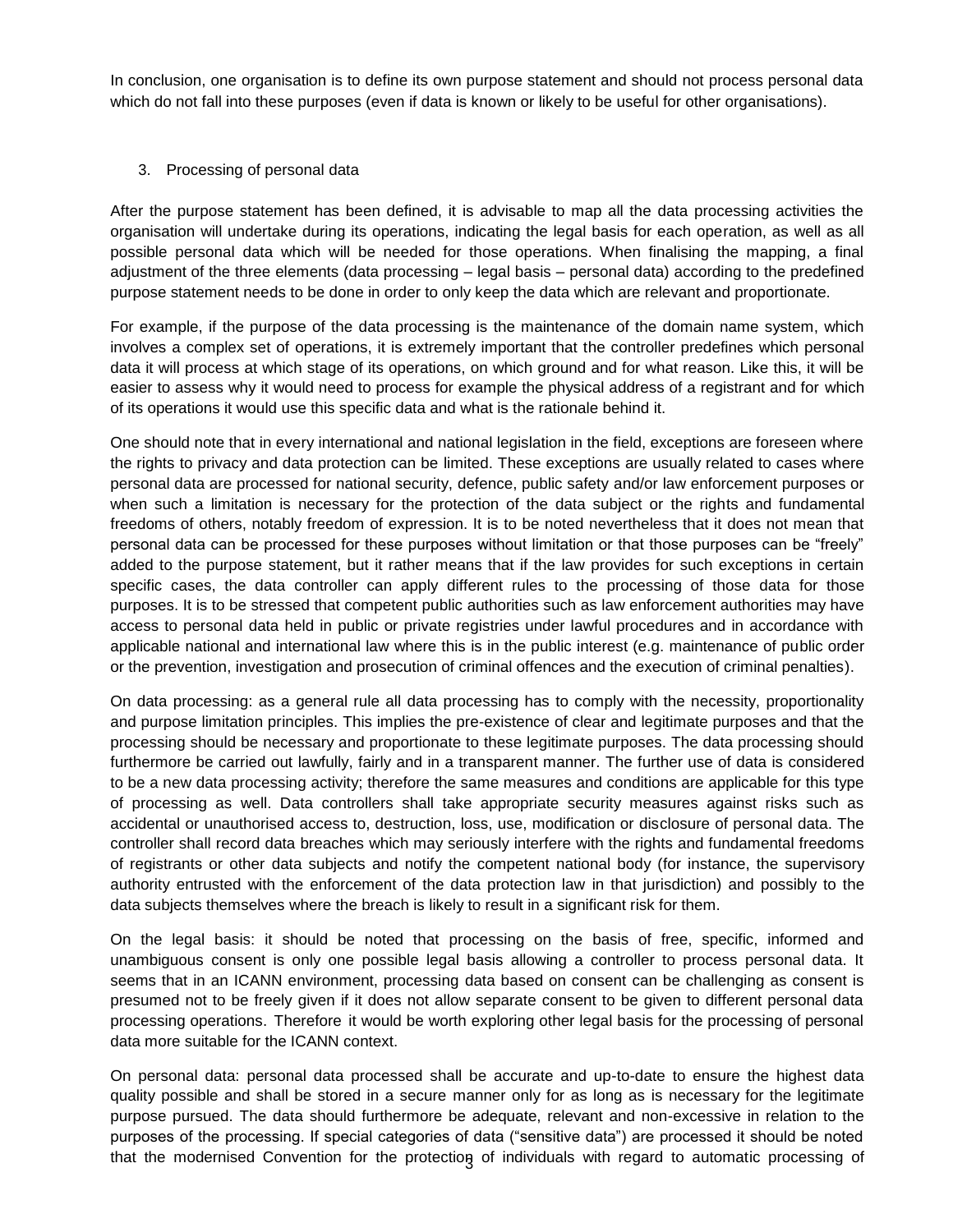personal data (modernised Convention 108)<sup>2</sup>, requires an extra care and protection under the form of appropriate safeguards when handling such data.

#### 4. Transparency

Transparency is an essential requirement that a data controller should comply with in relation to its data processing activities. It implies that a data controller should give sufficient information to data subjects – if no exceptions or derogations apply – regarding the processing of activities it will undertake during its operations, i.e. before it starts the processing (right of information of the data subjects). Besides, detailed information has to be made accessible for data subjects on the data processing activities and on the manner in which to exercise their rights.

For ICANN, one manner to comply with this requirement could be the creation of a dedicated web-space where all the information about the data processing ICANN is carrying out can be found in an easily understandable way and where data subjects are given the possibility and explanation on how to contact ICANN in order to exercise their rights. Such a resource should be accessible in multiple languages.

#### 5. Data subjects' rights

As a general principle, data subjects have to be in control of their personal data, which means that the data processing shall be in accordance with the data subject's will. It implies that the data subject has to be adequately informed about what will happen with her/his data and has to be granted specific rights in order to remain in control of the data. Such rights apply throughout the entire lifecycle of the data, no matter the number of data processing actions or data controllers processing the data. Those rights which can be exercised at any time – if no exceptions or derogations apply – according to Article 9 of the modernised Convention 108, are the right of access, the right not to be subject to a decision significantly affecting him or her solely based solely on an automated processing of data without having his or her views taken into consideration, right to object, right to erasure, right to correction, and right of redress. In some jurisdictions there can exist other rights: for instance, the right of blocking, right of portability, right to know the reasoning of the processing, right to de-indexing and the right to be forgotten among others.

In an ICANN context, it would be required that a comprehensive information chart on the data processing operations be brought to the attention of the data subjects both by ICANN and the contracted parties. In addition, it would be highly recommended to put in place an easily accessible procedure or mechanism enabling the data subjects to exercise their rights without excessive delay or expense in individual cases (for example, a multilingual access request form and contact information, remedies available among others).

#### 6. Storage of data

The storage of data aims at achieving the purpose of the processing. As the data is always collected for a specific purpose it is logical to only keep such data for as long as it serves this purpose. Data which do not serve the purpose anymore shall be permanently deleted.

In an ICANN context, it would be desirable to develop an organisation-wide policy for the storage of data (disposal and retention scheme indicating the maximum period of storage for a particular purpose) which would also contain a review mechanism to check whether stored data still serve the purpose they were collected for. Contracted parties should follow their data storage policies according to the applicable law.

 $2$  Convention 108 as amended by Protocol CETS 223: [https://search.coe.int/cm/Pages/result\\_details.aspx?ObjectId=09000016807c65bf](https://search.coe.int/cm/Pages/result_details.aspx?ObjectId=09000016807c65bf)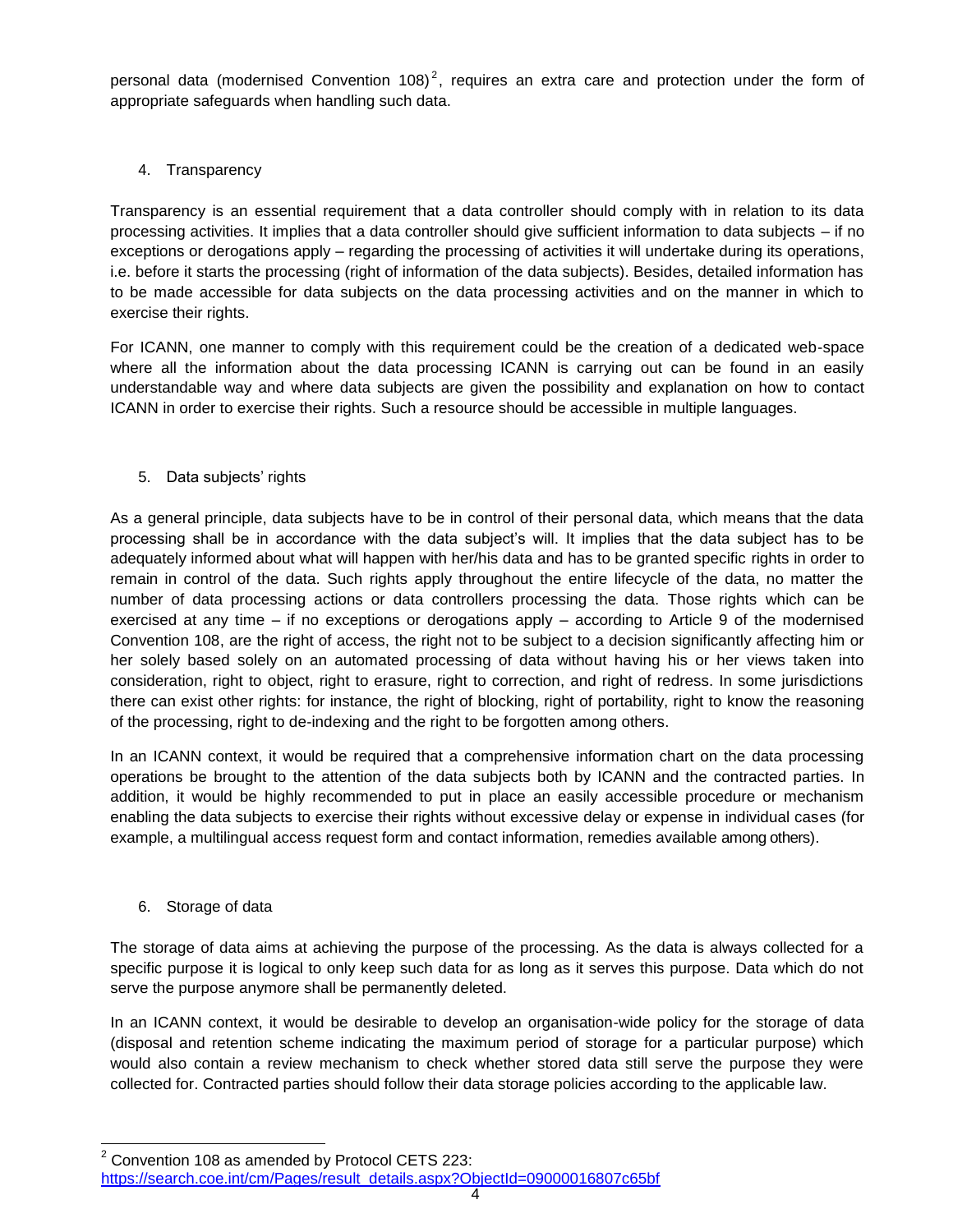### 7. Transborder transfer of data

Data should only be transferred to another country if an appropriate level of data protection is guaranteed. The means by which an appropriate level of data protection can be secured can vary; it can be done by the law of the state to which data are transferred including applicable international treaties and agreements or ad hoc or approved standardised safeguards provided by legally binding and enforceable instruments. Exceptions may apply, but are to be interpreted narrowly and in specific cases.

ICANN as a global organisation should have its own data transfer policy. The applicable rules and/or regimes for transborder data transfer will largely depend on the contractual relations ICANN has and will have with its contracted parties which are or will be created within the applicable national and international legal framework. ICANN should use ad hoc or standardised safeguards which could be used by the organisation itself for transborder data flows but also by contracted parties, no matter their geographical location.

### 8. Accountability

Data controllers are responsible for the data processing they carry out, which means that they shall pursue their activity in compliance with the applicable legislation. This compliance has to be demonstrable at all times and in relation to every data processing activity which involves personal data. It notably implies that data controllers take all appropriate measures to comply with privacy and data protection principles described in this Guide and be able to demonstrate such compliance, for example using the purpose statement with respect to the compliance with the purpose specification principle.

A possible measure to facilitate the demonstration of compliance with privacy and data protection requirements can be the designation of a "data protection officer" entrusted with the necessary means to fulfil his or her mandate.

Furthermore, where internal policies within ICANN are being developed that may result, after careful examination, in data processing which can represent a risk of interference with individuals' rights and freedoms (ex: it constitutes a high risk to the violation of a data subject's rights to privacy and/or data protection), it is recommended in order to prevent or minimise the risk of interference with those rights and fundamental freedoms that an impact assessment be conducted and dedicated privacy policies for different types of data processing be developed.

## 9. Privacy by design and privacy by default

In order to better guarantee an effective level of protection, data controllers should assess the likely effect of the processing of personal data on the rights and freedoms of the data subjects before beginning the processing. In addition, they are obliged to design the data processing in such a way as to minimise the risk of interference with those rights and freedoms, ensuring that data protection requirements and the protection of data subjects' rights are integrated as early as possible – i.e. ideally at the stage of architecture and system design – in data processing operations through technical and organisational measures.

ICANN should develop recommendations aimed at enhancing the application of these principles into its policymaking and internal processes.